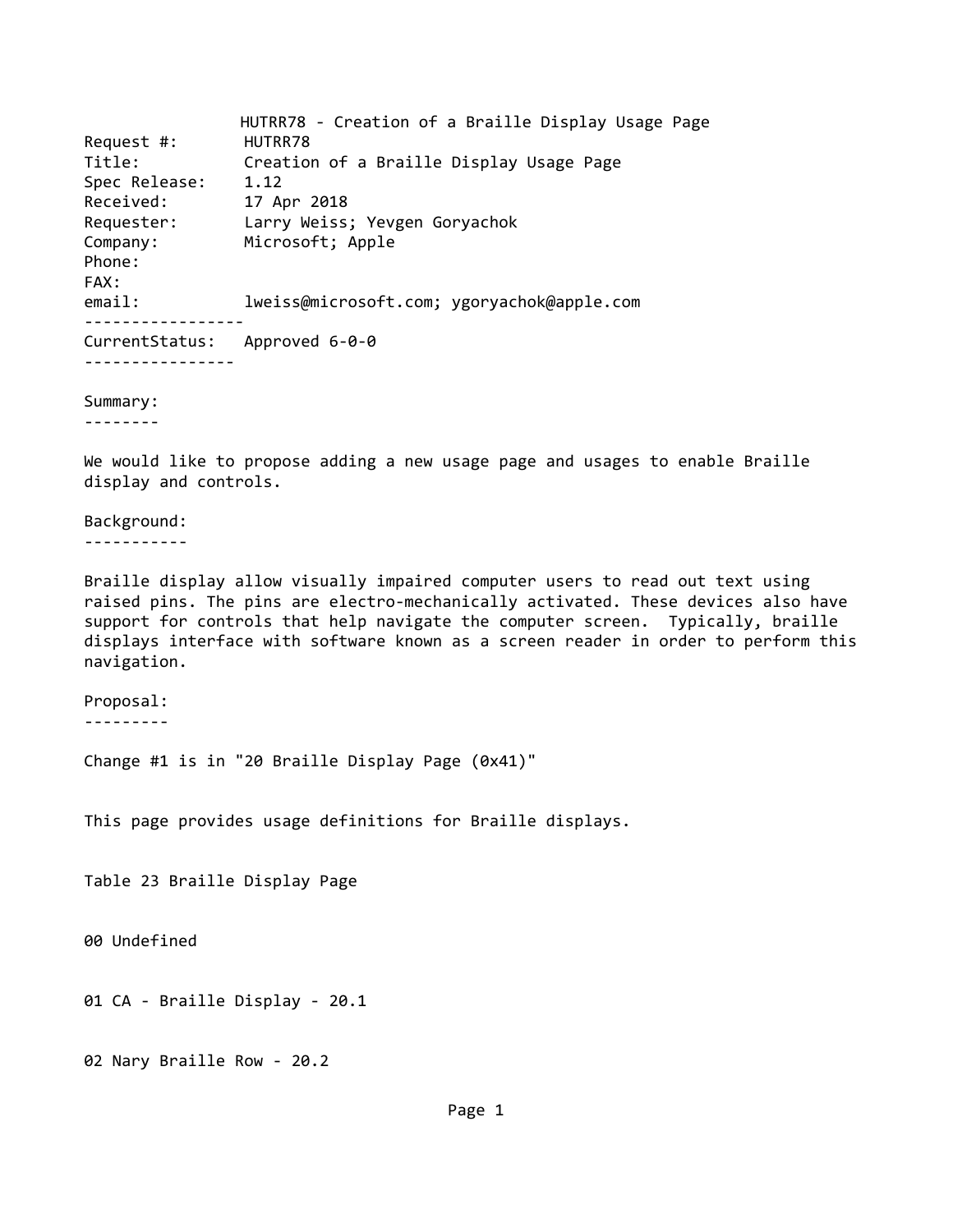- DV ‐ 8 Dot Braille Cell ‐ 20.2
- DV ‐ 6 Dot Braille Cell ‐ 20.2
- DV ‐ Number of Braille Cells ‐ 20.2
- Nary ‐ Screen Reader Control ‐ 20.5
- DV ‐ Screen Reader Identifier ‐ 20.6
- ‐F9 Reserved
- FA NAry Router Set 1 20.3
- FB NAry Router Set 2 20.3
- FC NAry ‐ Router Set 3 ‐ 20.3
- Sel ‐ Router Button ‐ 20.3
- NAry ‐ Braille Buttons ‐ 20.4
- Sel ‐ Braille Keyboard Dot 1 ‐ 20.4
- Sel ‐ Braille Keyboard Dot 2 ‐ 20.4
- Sel ‐ Braille Keyboard Dot 3 ‐ 20.4
- Sel ‐ Braille Keyboard Dot 4 ‐ 20.4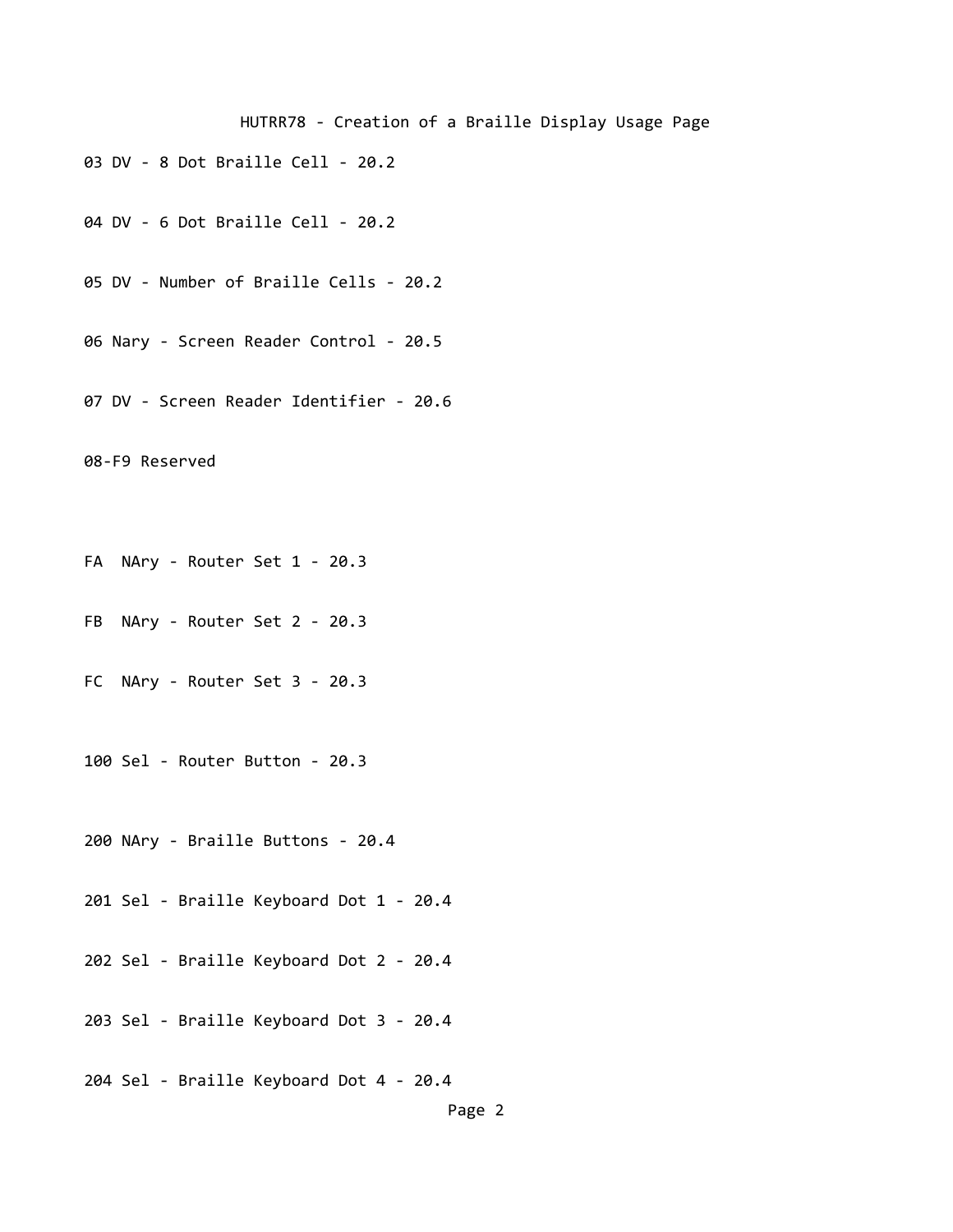- 205 Sel ‐ Braille Keyboard Dot 5 ‐ 20.4
- 206 Sel ‐ Braille Keyboard Dot 6 ‐ 20.4
- 207 Sel ‐ Braille Keyboard Dot 7 ‐ 20.4
- 208 Sel ‐ Braille Keyboard Dot 8 ‐ 20.4
- 209 Sel ‐ Braille Keyboard Space ‐ 20.4
- 20A Sel ‐ Braille Keyboard Left Space ‐ 20.4
- 20B Sel ‐ Braille Keyboard Right Space ‐ 20.4
- 20C Nary ‐ Braille Face Controls ‐ 20.4
- 20D Nary ‐ Braille Left Controls ‐ 20.4
- 20E Nary ‐ Braille Right Controls ‐ 20.4
- 20F Nary ‐ Braille Top Controls ‐ 20.4
- 210 Sel ‐ Braille Joystick Center ‐ 20.4
- 211 Sel ‐ Braille Joystick Up ‐ 20.4
- 212 Sel ‐ Braille Joystick Down ‐ 20.4
- 213 Sel ‐ Braille Joystick Left ‐ 20.4
- 224 Sel ‐ Braille Joystick Right ‐ 20.4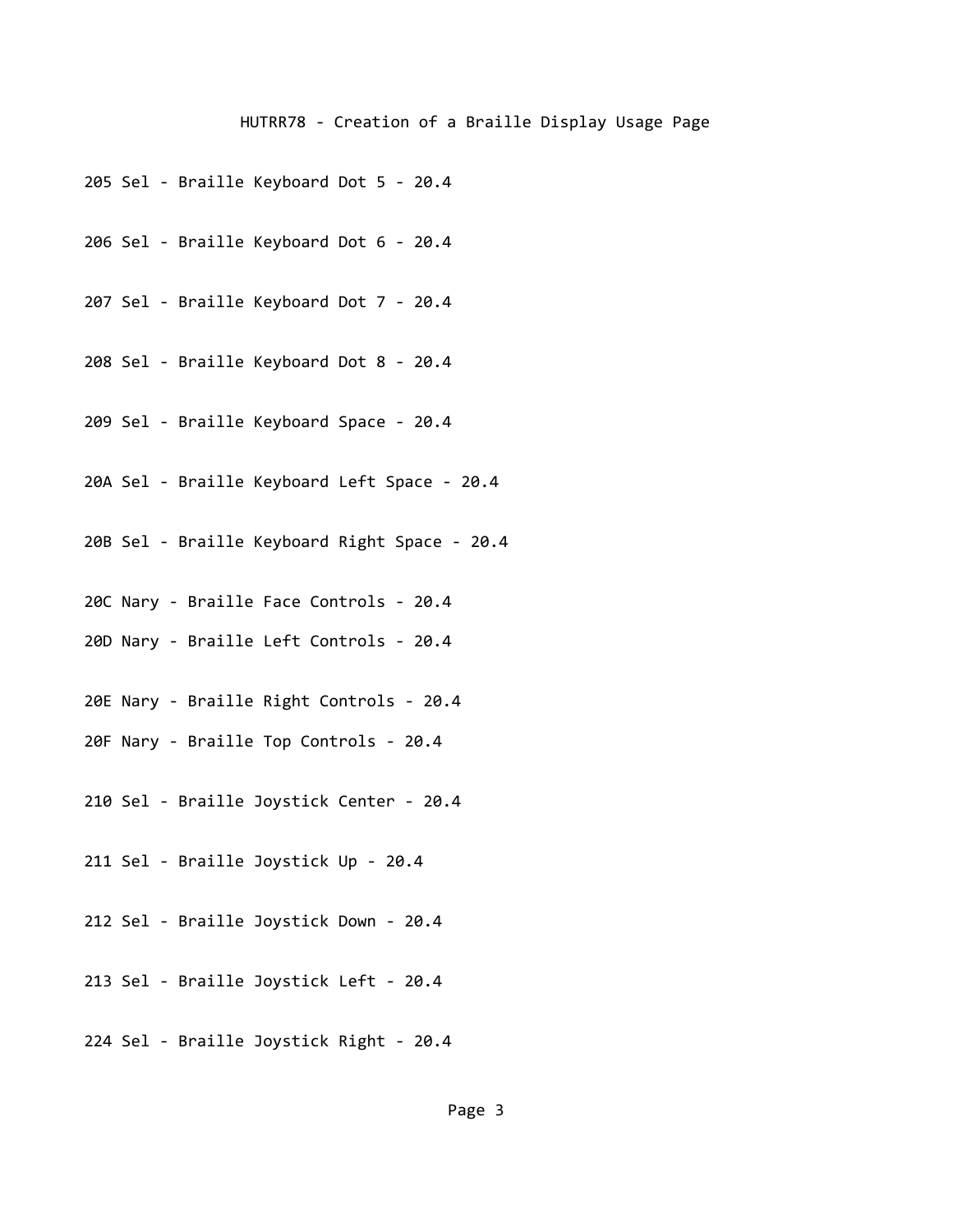HUTRR78 ‐ Creation of a Braille Display Usage Page 225 Sel ‐ Braille D‐Pad Center ‐ 20.4

226 Sel ‐ Braille D‐Pad Up ‐ 20.4

217 Sel ‐ Braille D‐Pad Down ‐ 20.4

218 Sel ‐ Braille D‐Pad Left ‐ 20.4

219 Sel ‐ Braille D‐Pad Right ‐ 20.4

21A Sel ‐ Braille Pan Left ‐ 20.4

21B Sel ‐ Braille Pan Right ‐ 20.4

21C Sel ‐ Braille Rocker Up ‐ 20.4

21D Sel ‐ Braille Rocker Down ‐ 20.4

21E Sel ‐ Braille Rocker Press ‐ 20.4

21F‐2FF ‐ Reserved

20.1 Braille Display Device

01 CA ‐ Braille Display

 A device that is used by the visually impaired to read and/or write from a host computer.

20.2 Braille Cells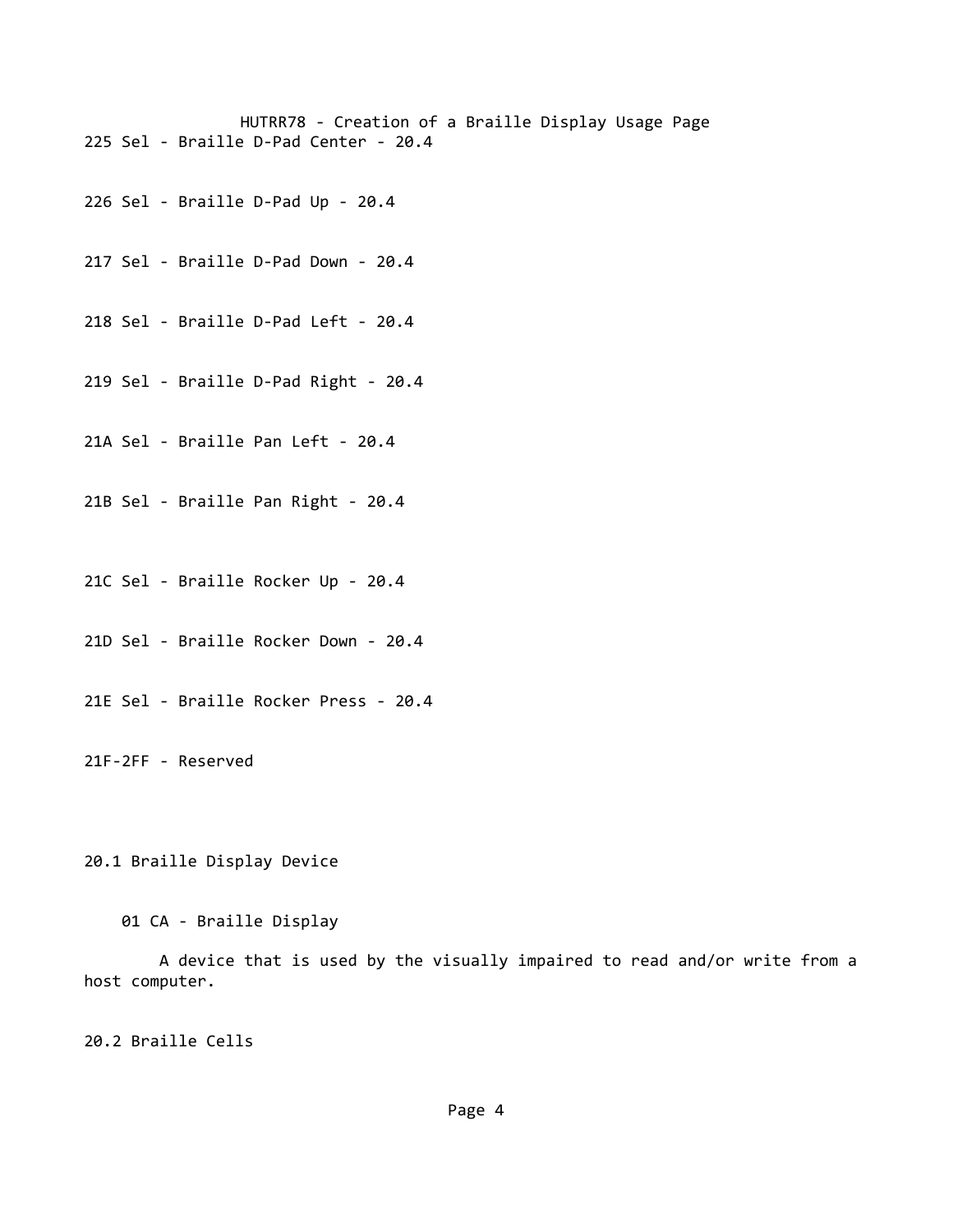HUTRR78 ‐ Creation of a Braille Display Usage Page The Braille display consists of an array of individual cells. Each cell consists of either 6 or 8 raised or not raised dots. These controls are for the activation of individual dots.

02 Nary ‐ Braille Row

 A row of contiguous braille cells ordered left to right. This collection contains braille cells and their corresponding router keys.

03 DV ‐ 8 Dot Braille Cell

 A braille cell containing dots 1 through 6. Each cell contains a Braille pattern with 1 representing a raised dot and 0 a not raised dot. The pattern of dots used should be in accordance to ISO/TR 11548‐1 Communication aids for blind persons. <http://www.unicode.org/versions/Unicode5.2.0/ch15.pdf>

04 DV ‐ 6 Dot Braille Cell

 A braille cell containing dots 1 through 6. Each cell contains a Braille pattern with 1 representing a raised dot and 0 a not raised dot. The pattern of dots used should be in accordance to ISO/TR 11548‐1 Communication aids for blind persons. <http://www.unicode.org/versions/Unicode5.2.0/ch15.pdf>.

05 DV ‐ Number of Braille Cells

 Some braille displays dynamically reserve a portion of a braille row for display specific behavior, for example showing the progress of a file transfer. For example, a 20 cell display might reserve 4 cells. If this usage was set to 16, then cells 17 through 20 would be ignored by the braille display.

20.3 Routers

Each cell in a Braille display may have router buttons above or below it. They are typically used for moving the insertion cursor position. Some displays use a second row of router keys.

Typically these buttons perform actions on the item represented by the corresponding braille cell.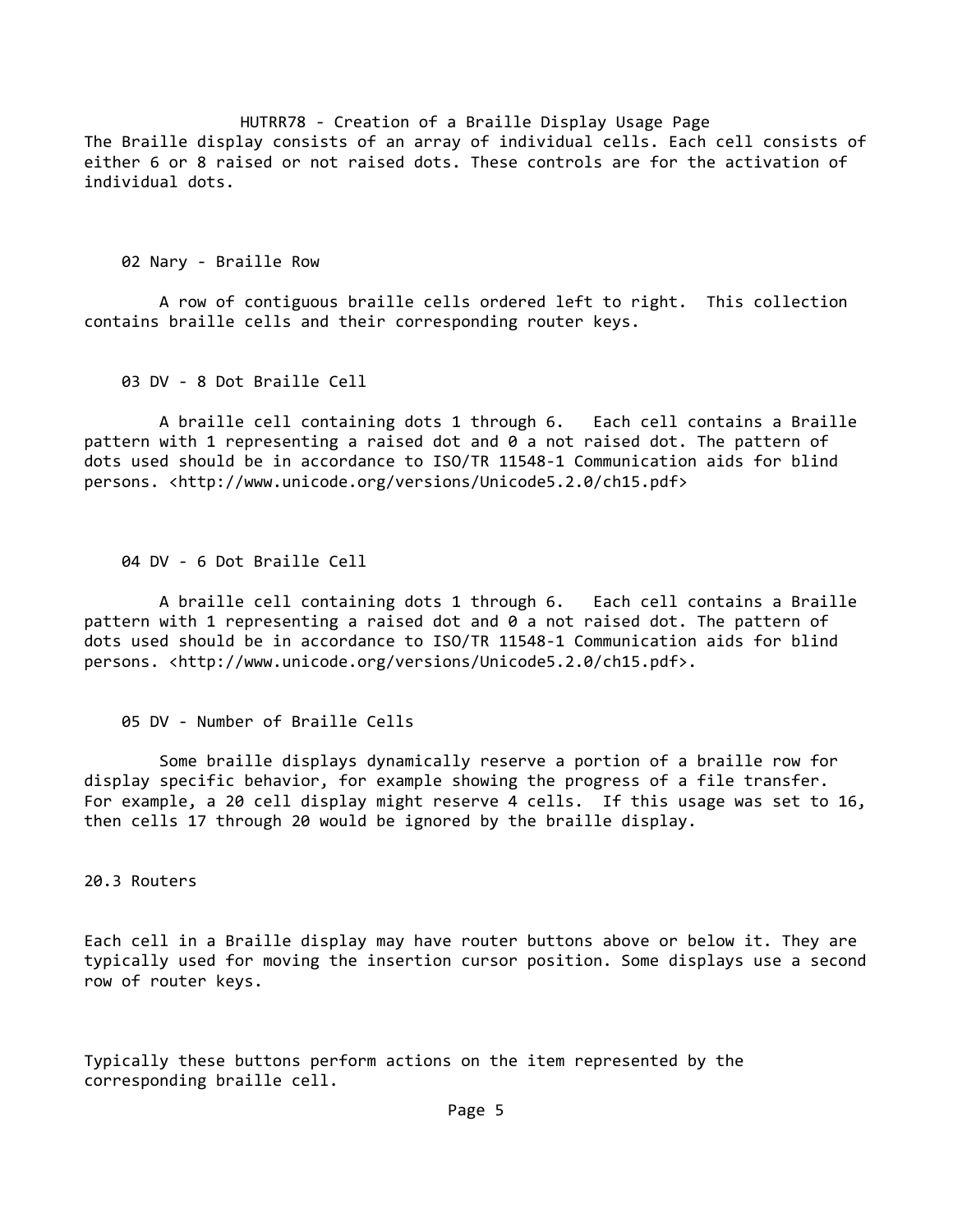FA NAry - Router Set 1

 Primary router. Performs the same action as Button 1, Primary Button would perform with a pointer device.

FB NAry - Router Set 2

 Secondary Router. Performs the same action as Button 2, Secondary Button would perform with a pointer device.

FC NAry ‐ Router Set 3

 Tertiary Router. Performs the same action as Button 3, Tertiary Button would perform with a pointer device.

100 Sel ‐ Router Key

 A router key above or below a braille cell. Ordered closest to the braille cell, to furthest away.

101 Sel ‐ Row Router Key

A router key on the left or right side of a row of braille cells.

20.4 Braille Buttons

The following usages are buttons typically found on braille displays.

200 NAry ‐ Braille Buttons

Braille keyboards typically have 6 or 8 Buttons corresponding to Braille Dots 1‐8, and a Space Bar used for braille input.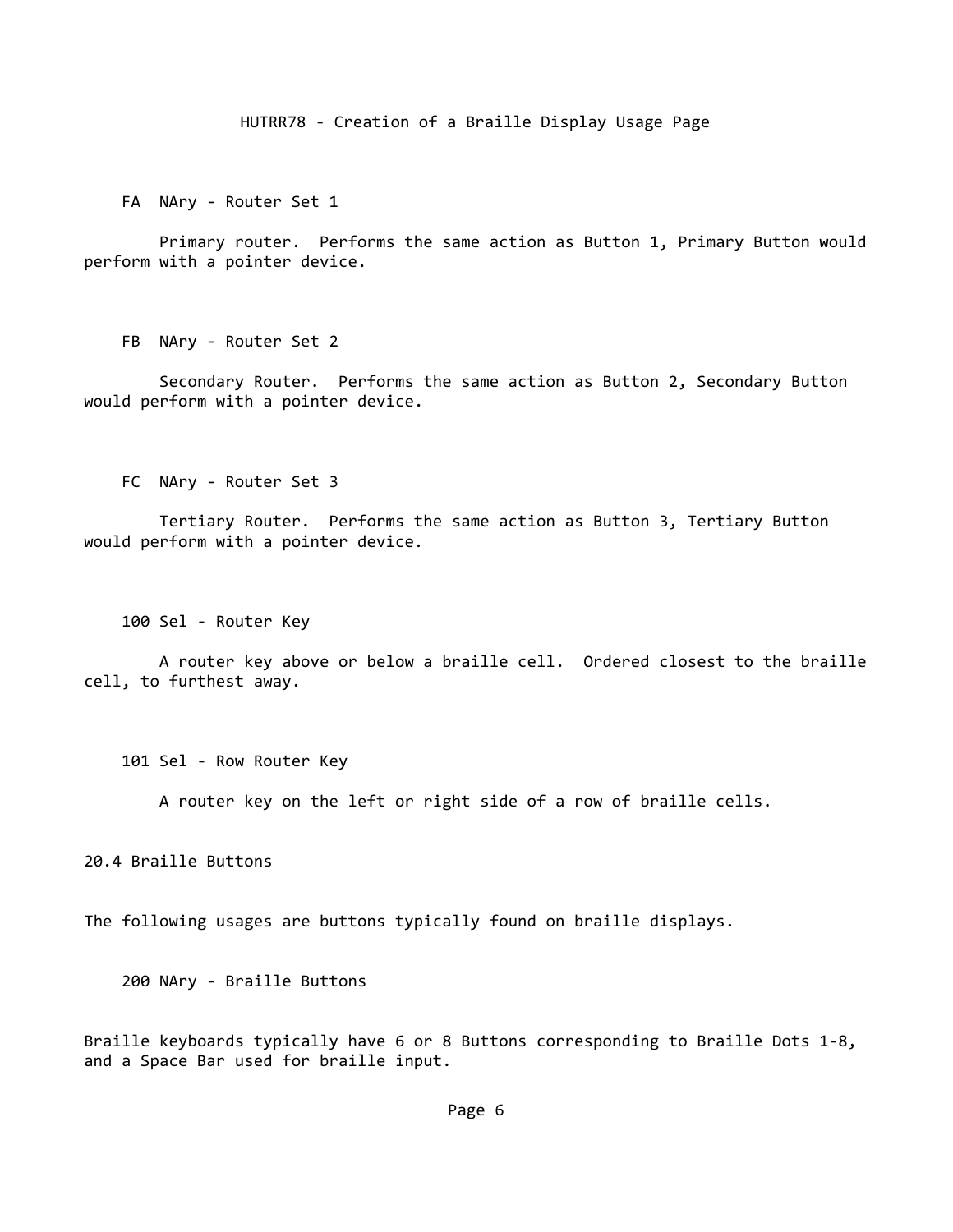- 201 Sel ‐ Braille Keyboard Dot 1
- 202 Sel ‐ Braille Keyboard Dot 2

203 Sel ‐ Braille Keyboard Dot 3

204 Sel ‐ Braille Keyboard Dot 4

205 Sel ‐ Braille Keyboard Dot 5

206 Sel ‐ Braille Keyboard Dot 6

207 Sel ‐ Braille Keyboard Dot 7

208 Sel ‐ Braille Keyboard Dot 8

209 Sel ‐ Braille Keyboard Space

20A Sel ‐ Braille Keyboard Left Space

20B Sel ‐ Braille Keyboard Right Space

20C Nary ‐ Braille Face Controls

 A collection of controls located on the front face of a braille display. This collection contains Button Page or Braille Page usages as selectors.

20D Nary ‐ Braille Left Controls

 A collection of controls located on the left side of a braille display's cells. This collection contains Button Page or Braille Page usages as selectors.

 20E Nary ‐ Braille Right Controls A collection of controls located on the right side of a braille display's cells. This collection contains Button Page or Braille Page usages as selectors.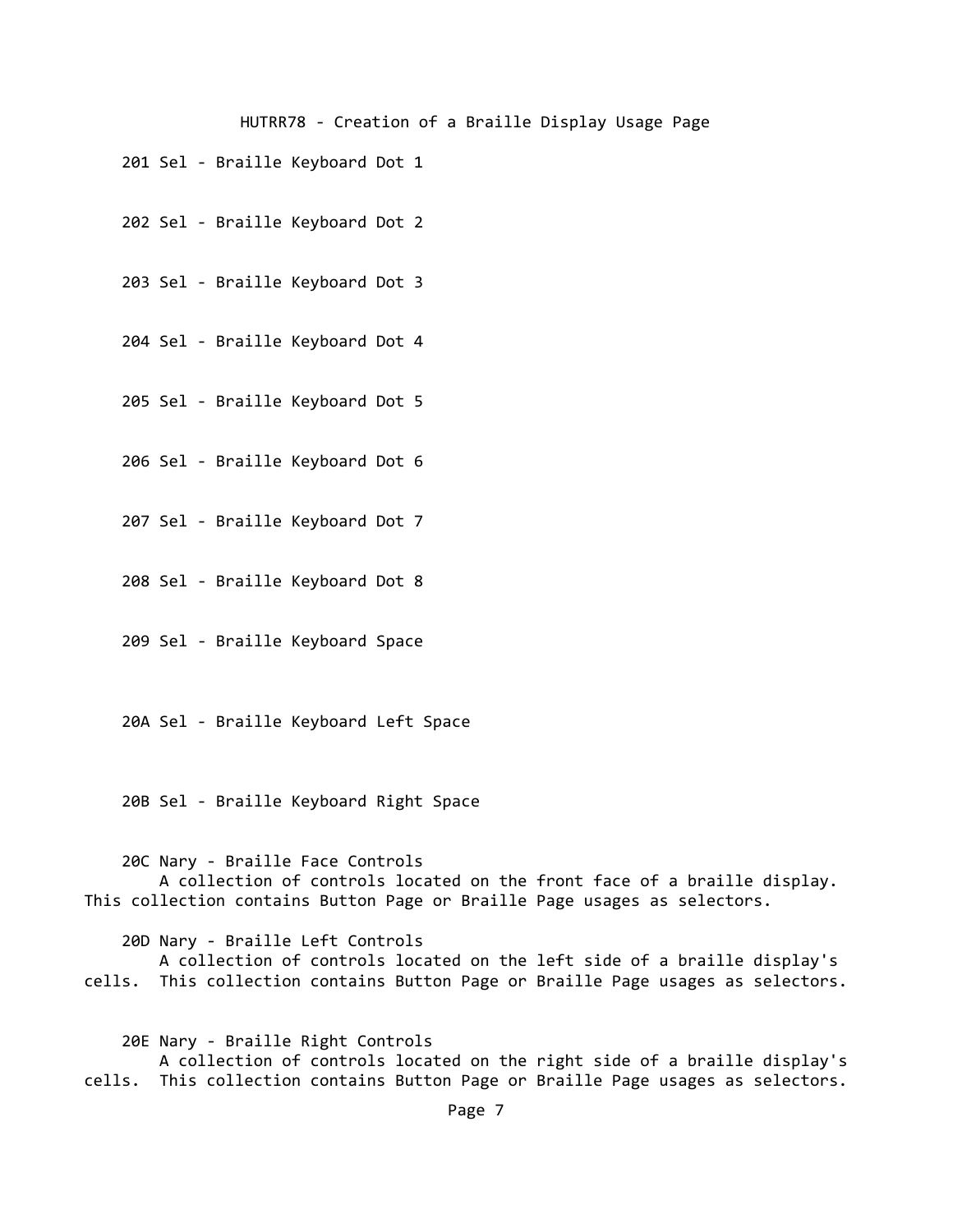20F Nary ‐ Braille Top Controls A collection of controls centered above the braille display's cells. This collection contains Button Page or Braille Page usages as selectors.

210 Sel ‐ Braille Joystick Center

211 Sel ‐ Braille Joystick Up

212 Sel ‐ Braille Joystick Down

213 Sel ‐ Braille Joystick Left

214 Sel ‐ Braille Joystick Right

215 Sel ‐ Braille D‐Pad Center

216 Sel ‐ Braille D‐Pad Up

217 Sel ‐ Braille D‐Pad Down

218 Sel ‐ Braille D‐Pad Left

219 Sel ‐ Braille D‐Pad Right

21A Sel ‐ Braille Pan Reft

21B Sel ‐ Braille Pan Right

21C Sel ‐ Braille Rocker Up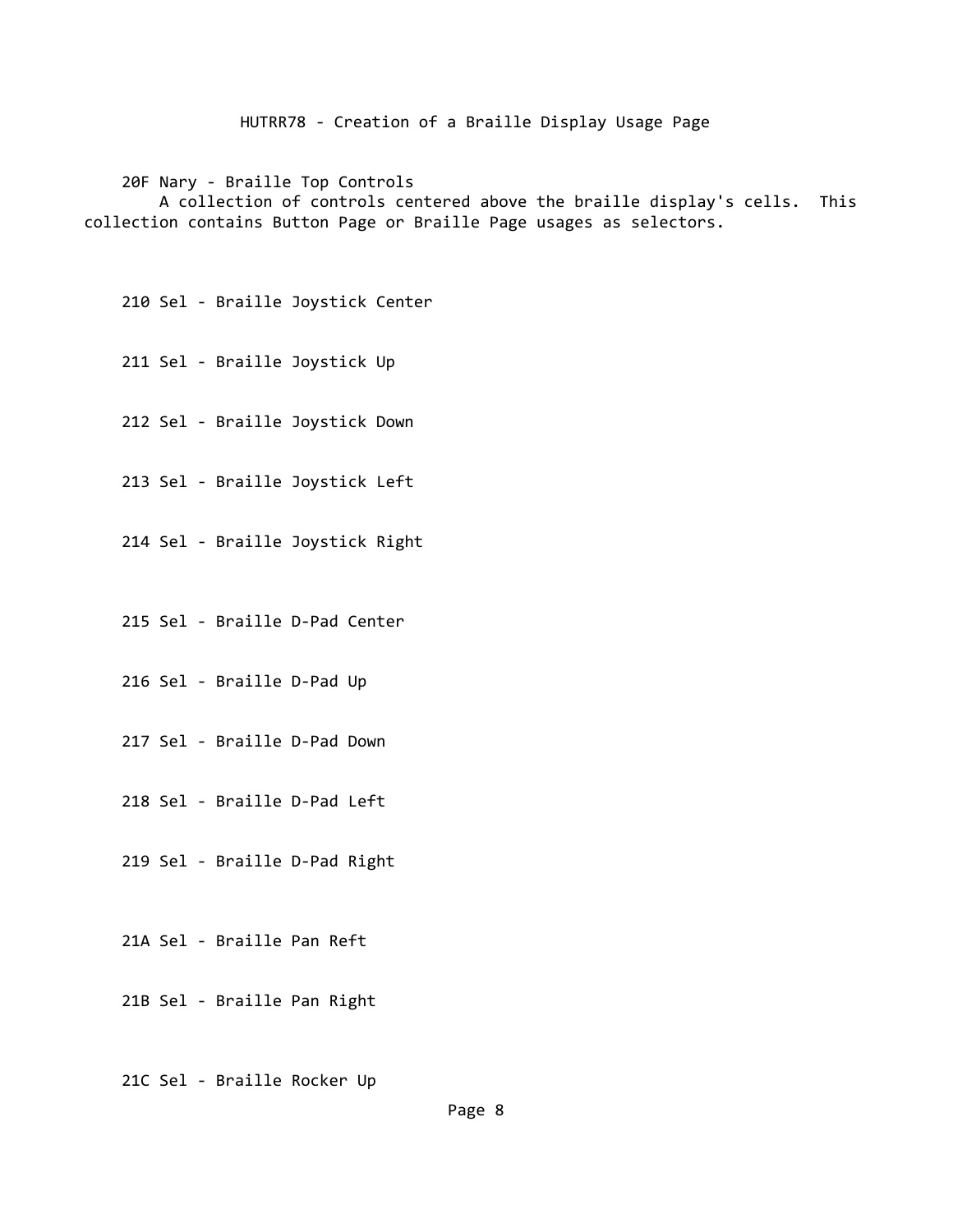21D Sel ‐ Braille Rocker Down

21E Sel ‐ Braille Rocker Press

21F‐2FF ‐ Reserved

20.5 Screen Reader Control

06 NAry ‐ Screen Reader Control

 ‐ Screen Reader specific functions. This collection contains usages from the Button usage page. Screen Reader Controls 1 through n are represented by Button page usages 1 through n, respectively.

20.6 Screen Reader Identifier

07 DV ‐ Screen Reader Identifier

 A 128 bit UUID identifying the active screen reader which is being interfaced with the Braille display. This identifier may be optional observed by the braille display to infer the behavior of Screen Reader Controls (2.5).

 A screen reader would set this usage when interfacing with a braille display. Separately, as part of its documentation, the screen reader would document the UUID used to identify itself, as well as a list of screen reader functions which correspond to Screen Reader Controls 1 through n.

 If this identifier is 0, or unknown to the braille display, the braille display should assume that Screen Reader Controls are not supported by the screen reader.

Particilarly complex changes should also be accompanied by a sample Report Descriptor utilizing the changes with a description of the reporting mechanism.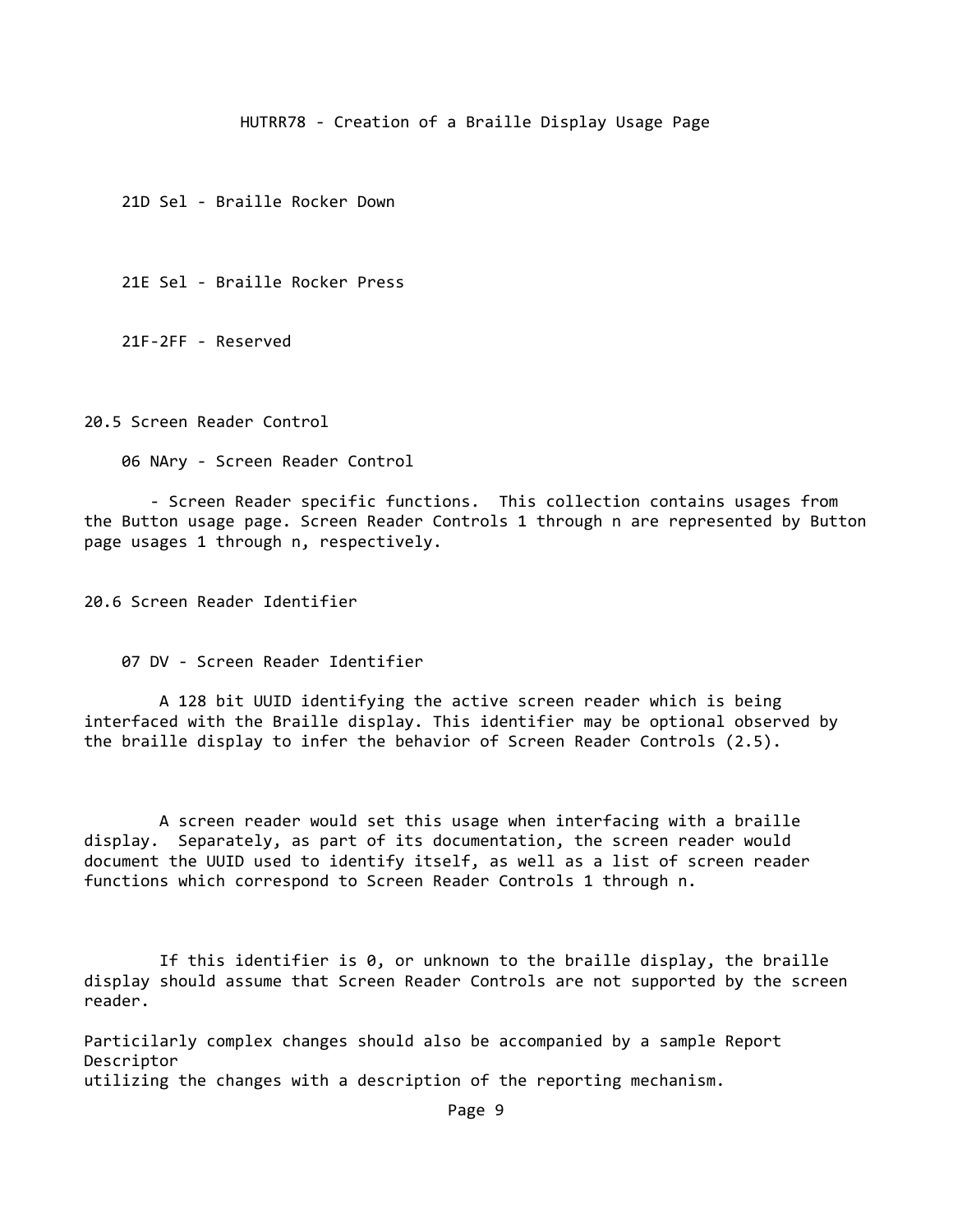Sample Report Descriptor ‐ Braille Display ‐‐‐‐‐‐‐‐‐‐‐‐‐‐‐‐‐‐‐‐‐‐‐‐‐‐‐‐‐‐‐‐‐‐‐‐‐‐‐‐‐‐

```
    0x05, 0x41,        // Usage Page (Braille)
    0x09, 0x01, \frac{1}{10} USAGE (Braille Display)
    0xA1, 0x01, \frac{1}{2} // Collection (Application)
        0x1A, 0x01, 0x02,  //   Usage Minimum (Braille Keyboard Dot 1)
        0x2A, 0x08, 0x02,  //   Usage Maximum (Braille Keyboard Dot 8)
    0x75, 0x01, // Report Size (1)
        0x95, 0x08,        //   Report Count (8)
        0x15, 0x00,        //   Logical Minimum (0)
        0x25, 0x01,        //   Logical Maximum (1)
    0x81, 0x02, // Input (Data,Var,Abs,No Wrap,Linear,Preferred State,No
Null Position)<br>0x05, 0x41,
                       // Usage Page (Braille)
        0x0A, 0x0A, 0x02,  //   Usage (Braille Keyboard Left Space)
        0x0A, 0x0B, 0x02,  //   Usage (Braille Keyboard Right Space)
        0x0A, 0x10, 0x02,  //   Usage (Braille Joystick Center)
        0x0A, 0x11, 0x02,  //   Usage (Braille Joystick Up)
        0x0A, 0x12, 0x02,  //   Usage (Braille Joystick Down)
        0x0A, 0x13, 0x02,  //   Usage (Braille Joystick Left)
        0x0A, 0x14, 0x02,  //   Usage (Braille Joystick Right)
    0x75, 0x01, \frac{1}{1} Report Size (1)
    0x95, 0x07, // Report Count (7)
    0x15, 0x00, \frac{1}{1} Logical Minimum (0)
    0x25, 0x01, // Logical Maximum (1)
    0x81, 0x02, // Input (Data,Var,Abs,No Wrap,Linear,Preferred State,No
Null Position)
    0x75, 0x01, \frac{1}{1} Report Size (1)
    0x95, 0x01, // Report Count (1)
    0x81, 0x03, // Input (Const, Var, Abs, No Wrap, Linear, Preferred State, No
Null Position)
        0x0A, 0x0D, 0x02,  //   Usage (Braille Left Controls)
    0xA1, 0x02, \frac{1}{2} Collection (Logical)
        0x05, 0x09,        //     Usage Page (Button)
    0x19, 0x01, \frac{1}{1} Usage Minimum (Button 1)
        0x29, 0x03,        //     Usage Maximum (Button 3)
        0x75, 0x01,        //     Report Size (1)
    0x95, 0x03, \frac{1}{1} Report Count (3)
    0x15, 0x00, \frac{1}{1} Logical Minimum (0)
        0x25, 0x01,        //     Logical Maximum (1)
    0x81, 0x02, // Input (Data,Var,Abs,No Wrap,Linear,Preferred State,No
Null Position)
    0xC0, \frac{1}{2} End Collection
        0x05, 0x41,        //   Usage Page (Braille)
        0x0A, 0x0E, 0x02,  //   Usage (Braille Right Controls)
```
Page 10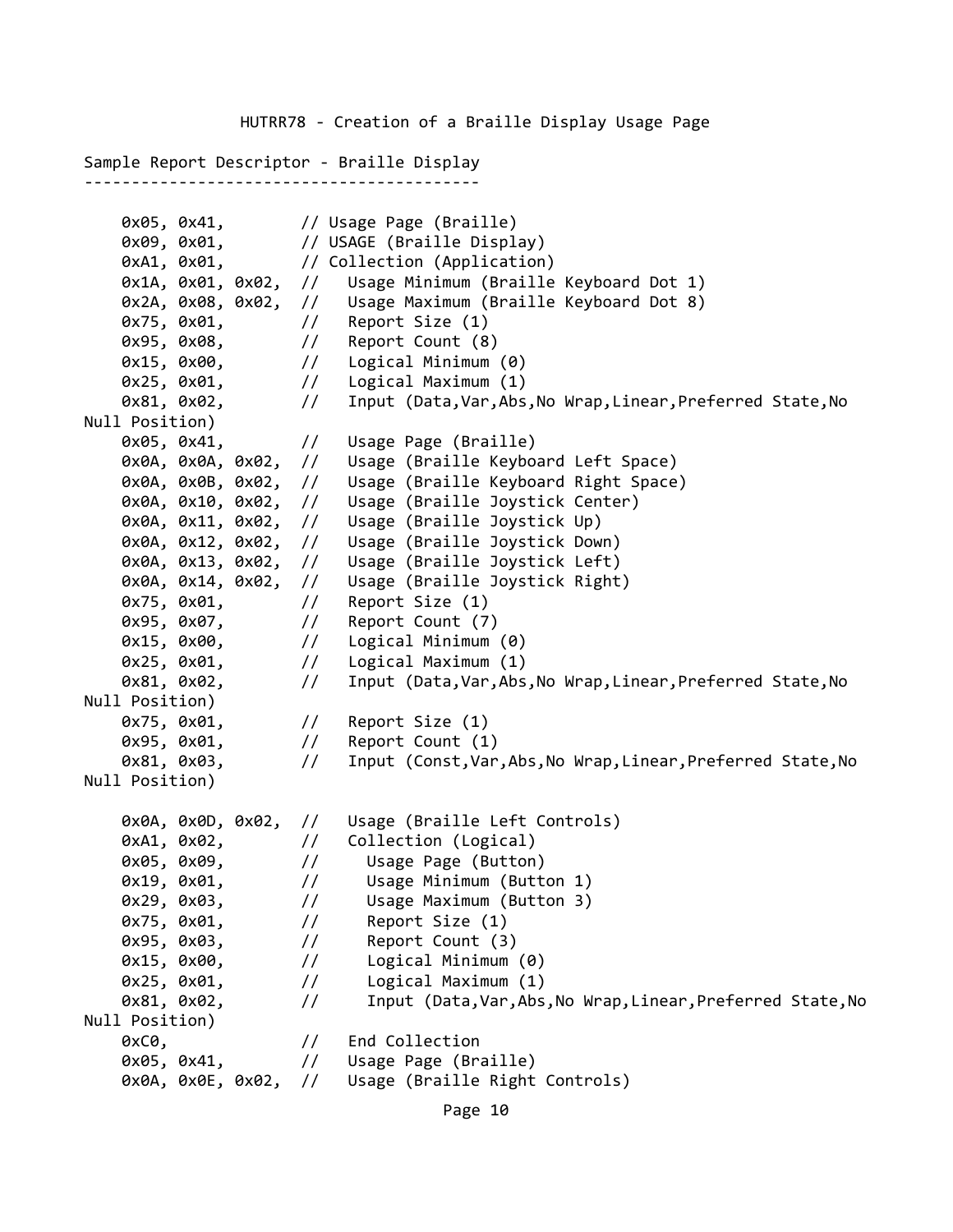HUTRR78 ‐ Creation of a Braille Display Usage Page 0xA1, 0x02,  $\frac{1}{2}$  Collection (Logical) 0x05, 0x09, // Usage Page (Button) 0x19, 0x01, // Usage Minimum (Button 1) 0x29, 0x03, // Usage Maximum (Button 3) 0x75, 0x01,  $\frac{1}{1}$  Report Size (1) 0x95, 0x03, // Report Count (3) // Logical Minimum (0) 0x25, 0x01,  $\frac{1}{1}$  Logical Maximum (1) 0x81, 0x02, // Input (Data,Var,Abs,No Wrap,Linear,Preferred State,No Null Position) 0xC0,  $\frac{1}{2}$  End Collection 0x75, 0x02,  $\frac{1}{1}$  Report Size (2)  $0x95, 0x01,$  // Report Count  $(1)$ 0x81, 0x03, // Input (Const, Var, Abs, No Wrap, Linear, Preferred State,No Null Position) //2 bit pad 0x05, 0x41,  $\frac{1}{1}$  Usage Page (Braille) 0x0A, 0x0C, 0x02, // Usage (Braille Face Controls) 0xA1, 0x02,  $\frac{1}{2}$  Collection (Logical) 0x05, 0x09, // Usage Page (Button) 0x19, 0x01,  $\frac{1}{1}$  Usage Minimum (Button 1) 0x29, 0x03, // Usage Maximum (Button 4) 0x75, 0x01,  $\frac{1}{1}$  Report Size (1) 0x95, 0x04,  $\frac{1}{1}$  Report Count (4) 0x15, 0x00,  $\frac{1}{1}$  Logical Minimum (0) 0x25, 0x01,  $\frac{1}{1}$  Logical Maximum (1) 0x81, 0x02,  $\frac{1}{10}$  Input (Data,Var,Abs,No Wrap,Linear,Preferred State,No Null Position) 0x75, 0x04,  $\frac{1}{10}$  Report Size (4) 0x95, 0x01,  $\frac{1}{1}$  Report Count (1) 0x81, 0x03, // Input (Const,Var,Abs,No Wrap,Linear,Preferred State,No Null Position) 0xC0,  $\frac{1}{2}$  // End Collection 0x05, 0x41, // Usage Page (Braille) 0x09, 0x02, // USAGE (Braille Row) 0xA1, 0x02,  $\frac{1}{2}$  Collection (Logical) 0x09, 0x02, // Usage (8 Dot Braille Cell) 0x15, 0x00,  $\frac{1}{1}$  Logical Minimum (0) 0x26, 0xFF, 0x00, // Logical Maximum (255) 0x75, 0x08,  $\frac{1}{1}$  Report Size (8) 0x95, 0x14,  $\frac{1}{10}$  Report Count (20) 0x91, 0x03, // Output (Const,Var,Abs,No Wrap,Linear,Preferred State, No Null Position, Non-volatile) 0x09, 0xFA,  $\frac{1}{1}$  USAGE (Router Set 1) 0xA1, 0x02,  $\frac{1}{1}$  Collection (Logical) 0x0A, 0x00, 0x01, // Usage (Router Key) Page 11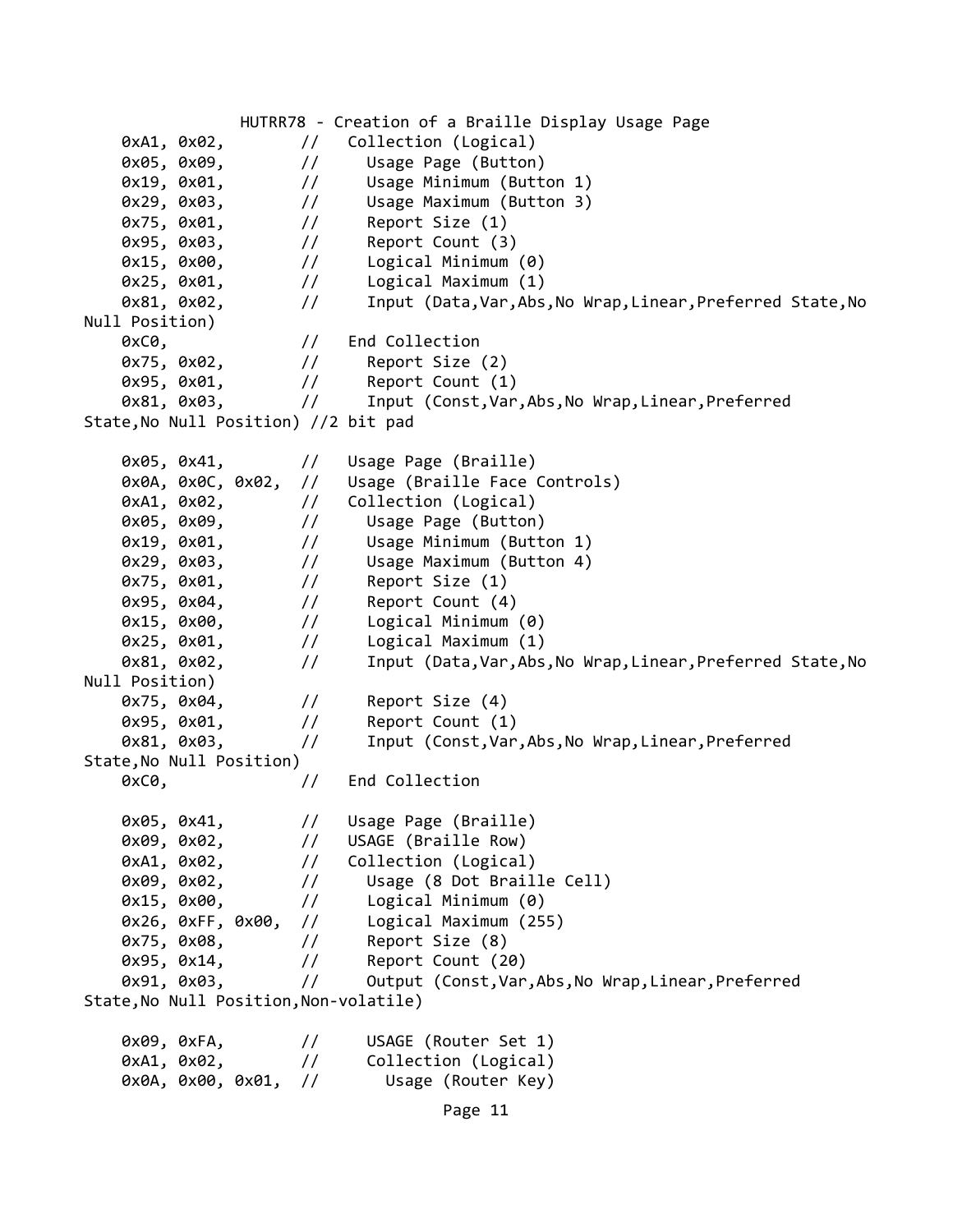HUTRR78 ‐ Creation of a Braille Display Usage Page 0x15, 0x00,  $\frac{1}{1}$  Logical Minimum (0) 0x25, 0x01,  $\frac{1}{1}$  Logical Maximum (1) 0x75, 0x01,  $\frac{1}{1}$  Report Size (1) 0x95, 0x14,  $\frac{1}{10}$  Report Count (20) 0x81, 0x02, // Input (Data,Var,Abs,No Wrap,Linear,Preferred State,No Null Position) 0x75, 0x04,  $\frac{1}{10}$  Report Size (4) 0x95, 0x01,  $\frac{1}{1}$  Report Count (1) 0x81, 0x03,  $\frac{1}{2}$  Input (Const, Var, Abs, No Wrap, Linear, Preferred State,No Null Position) //4‐bit pad axC0,  $\left(\begin{array}{ccc} 0 & 0 \\ 0 & 0 \end{array}\right) / 0$  and Collection End Collection 0xC0,  $\frac{1}{2}$  End Collection 0xC0,  $\frac{1}{2}$  and Collection

Response:

‐‐‐‐‐‐‐‐‐

<Added by HID Chair upon closing the Request>

Notes on Approval Procedure: ‐‐‐‐‐‐‐‐‐‐‐‐‐‐‐‐‐‐‐‐‐‐‐‐‐‐‐‐

HID WG On Line Voting Procedures

1. Votes are on a per company basis.

2. Each Review Request shall have attached a Required Voter List that is the result of recruiting by the HID Chair and submitter of members of the USB IF. Required Voter List must include the HID Chair plus 2 companies (other than the submitter) plus any others designated by the HID Chair at the Chair?s discretion. The Required Voter List ensures that a quorum is available to approve the Request.

3. Impose a 7‐calendar‐day posting time limit for new Review Requests. HID Chair or designate must post the RR within 7 calendar days. HID Chair or designate must work with the submitter to make sure the request is valid prior to posting. Valid review request must include all fields marked as required in the template. A new template will be adopted that requires at least the following fields: Change Text, Required Voter List, Review Period End Date and Voting End Date, Submittal Date, Submitter, Review Request Title and RR Number.

4. If a RR approval process stalls, the HID Chair may call a face‐to‐face meeting or conference call to decide the issue. Submitter may request that this take place.

5. Impose a minimum 15‐calendar‐day review period on a posted RR prior to the